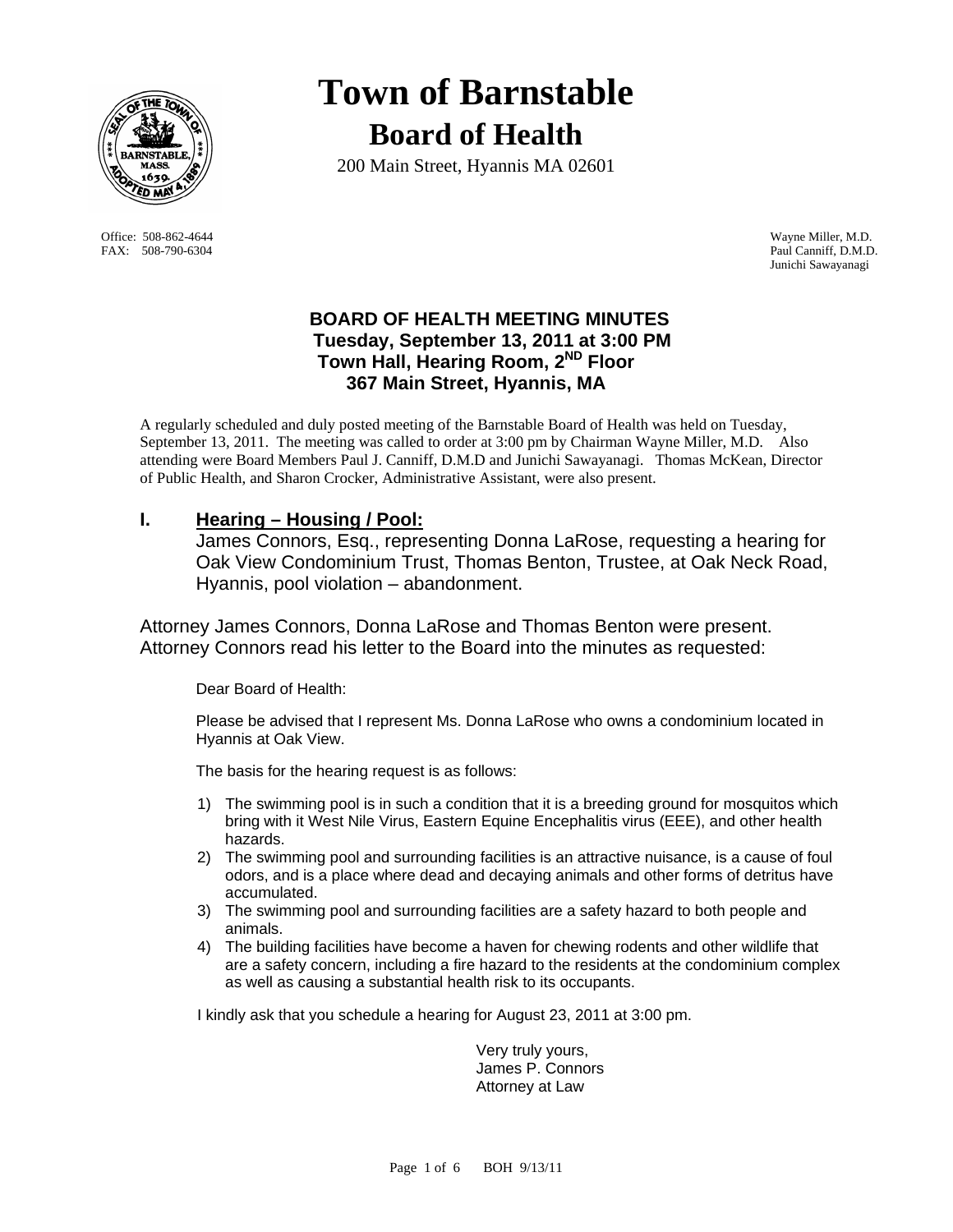Mr. McKean stated a notice to abate was sent to the Condo Association. A letter in response was received Thomas Benton, Condo Association Trustee who stated this was handled at their June 26 Board meeting. A contractor, Arch Construction was hired in early July and paid a \$3,400 deposit to demolish the pool. This has been verified and they are obtaining the necessary permits. The water and gas companies have both documented (as of this am) that there are no lines in the way. This will allow them to now receive the permits.

Mr. Connors mentioned the Condo Trust has dragged their feet in the past. Last year-June 2010, the Board had also voted to demolish the pool. This is why they have asked the town to step in. The Board discussed a 30-day allowance.

Robin Gararo who lives at the complex said the fence is not a tall fence and only has screening on top of it and is a terrible sight.

Upon a motion duly made by Dr. Canniff, seconded by Mr. Sawayanagi, the Board voted to order (1) the swimming pool be removed and filled in by October 15, 2011 and (2) the fence around the pool will be fixed immediately so the pool is safely secured and closed off. (Unanimously, voted in favor).

## **II. Variances – Septic (New):**

A. Richard Tabaczynski, Atlantic Design Engineering, representing Fiat of Cape Cod –500 & 504 Yarmouth Road, Hyannis, Map/Parcel 344-006 & -007, 1.61 acre lot, design flow for service bays and requesting the Board lift the restrictions dated 9/8/88 which includes no more than 6 employees, no washing or repair of vehicles.

Richard Tabaczynski was present and stated that they are requesting a variance for the design flow from 150 gallons/day/bay. They feel a more appropriate and realistic formula is the one they had also used for 460 Yarmouth Road, which is 2 people/bay x 15 gallons per day. There will be six bays. (Currently, there are two buildings on the lot. They will both be taken down and one new one will be constructed with six bays total). The water usage records show that the actual use is much less than even their calculations. Richard's method would be 576 gal/day. The Title V method would be (150gal x 6)+retail area +office=1,300 gallons/day.

Richard also brought water flows from other car dealerships located down Cape. Upon review, Dr. Miller stated the comparisons are fluctuating across the board, some calculate much higher then water usage when using the engineer's formula, some are right on target, and others are much below the water usage.

Dr. Miller said the Board will need clarification from Brian Dudley, MA DEP, as to why he was willing to approve the design flow rate next door to this property. Brian Dudley's letter sounds as though he had thought it was an emergency repair.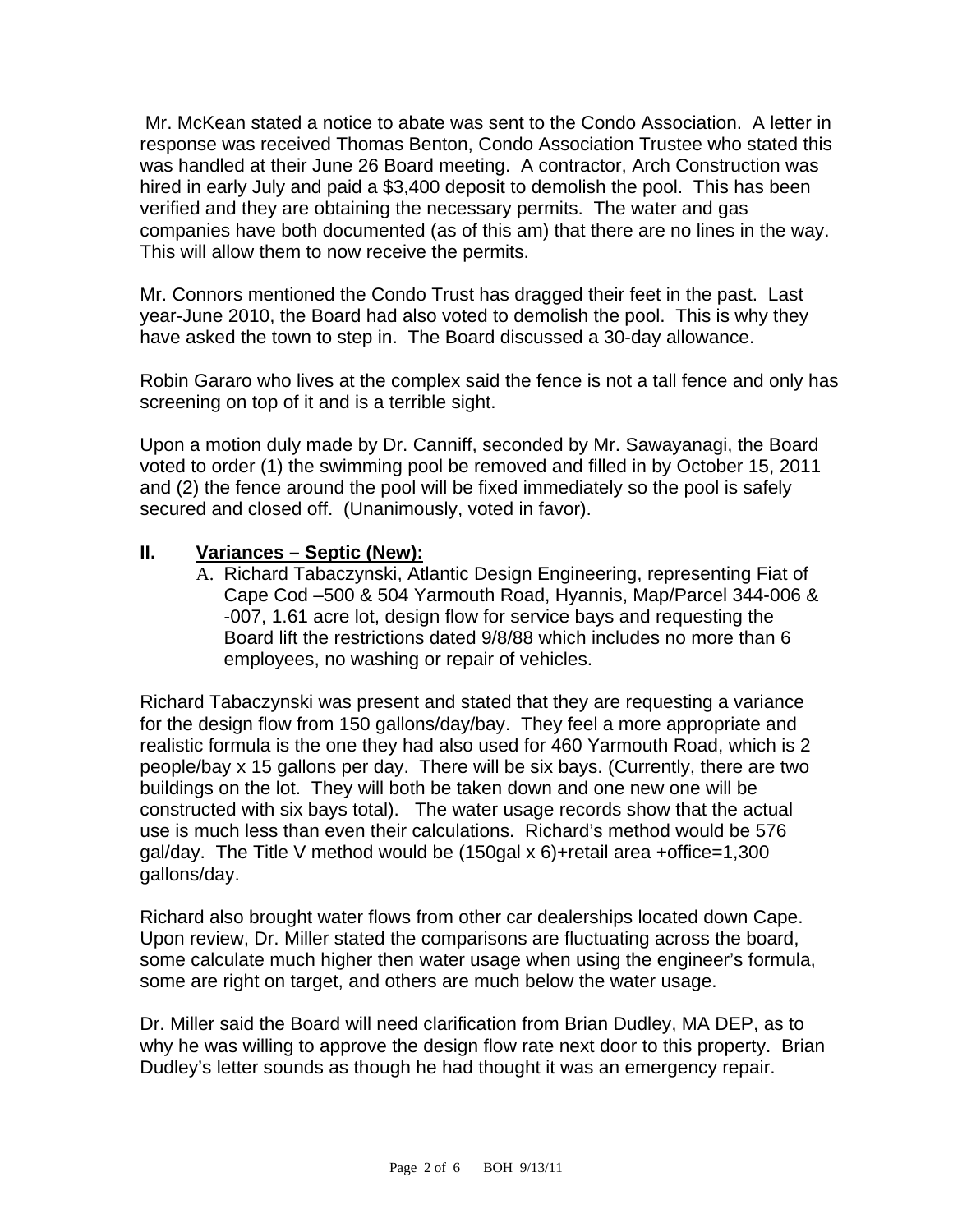Dr. Miller does agree that the applicant's adjusted calculation is well within the design flow used next door at that car dealership (which the applicant also owns).

Dr. Miller also said he has a great problem with the doing of repairs here and washing of vehicles here. He asked the applicant how cost prohibitive it might be to install a similar method of water reclamation similar to cash wash facilities – as this is in the Zone of Contribution.

Joe Laham, Premier Companies, explained that they have investment an exuberant amount of money to do what they feel is the most environmentally sound method of operations by purchasing the additional property and moving the work out of the Water Protection zone. They are now under a very constricted time line to complete the construction by December to avoid losing the franchise and would request a determination before the next scheduled meeting in October.

Upon a motion duly made by Dr. Canniff, seconded by Mr. Sawayanagi, the Board voted to approve a continuance until Monday, September 19, 2011 at 3pm the Town Hall Hearing Room, 2<sup>nd</sup> Floor. The Board would like (1) to clarify with Brian Dudley, MA DEP, why he was willing to approve the design flow rate next door to this property and to obtain Mr. Dudley's view on #3, below, (2) the dealership uses a machine,"the tenant", to clean their floors of excess water in the shop and the Board would like to know where they will be discharging the water vacuumed up from the floors and, (3) a determination must be made of whether an impervious surface or a pervious surface is more desirable for the parking lot. If an impervious surface is more desirable, then a letter would be sent to the Zoning Board requesting the allowance of such a variance be granted. (Unanimously, voted in favor.)

#### **III. Innovative / Alternative (I/A) Septic Plan:**

Linda Pinto, CSN Engineering, representing Cape Commerce Nominee Realty Trust – 86 Old Farm Road, Centerville, Map/Parcel 251-005, 18,072 square feet parcel, requesting approval for alternative treatment.

Linda Pinto was present.

Mr. McKean reviewed staff comments and noted four items to be corrected on the plan.

Upon a motion duly made by Dr. Miller, seconded by Dr. Canniff, the Board voted to approve the I/A system provided the following four corrections are made: 1) correct the map/parcel to 251-005, 2) correct the actual size of the lot to 17,424 square feet, 3) the calculation of the number of gallons per day should be 306.2 gal/day, and 4) improve the topography on the plan as it is difficult to see and read, and with the following conditions: 1) a 2-Bedroom Deed Restriction is recorded at the Barnstable County Registry of Deeds, and 2) a proper copy is submitted to the Public Health Division. (Unanimously, voted in favor.)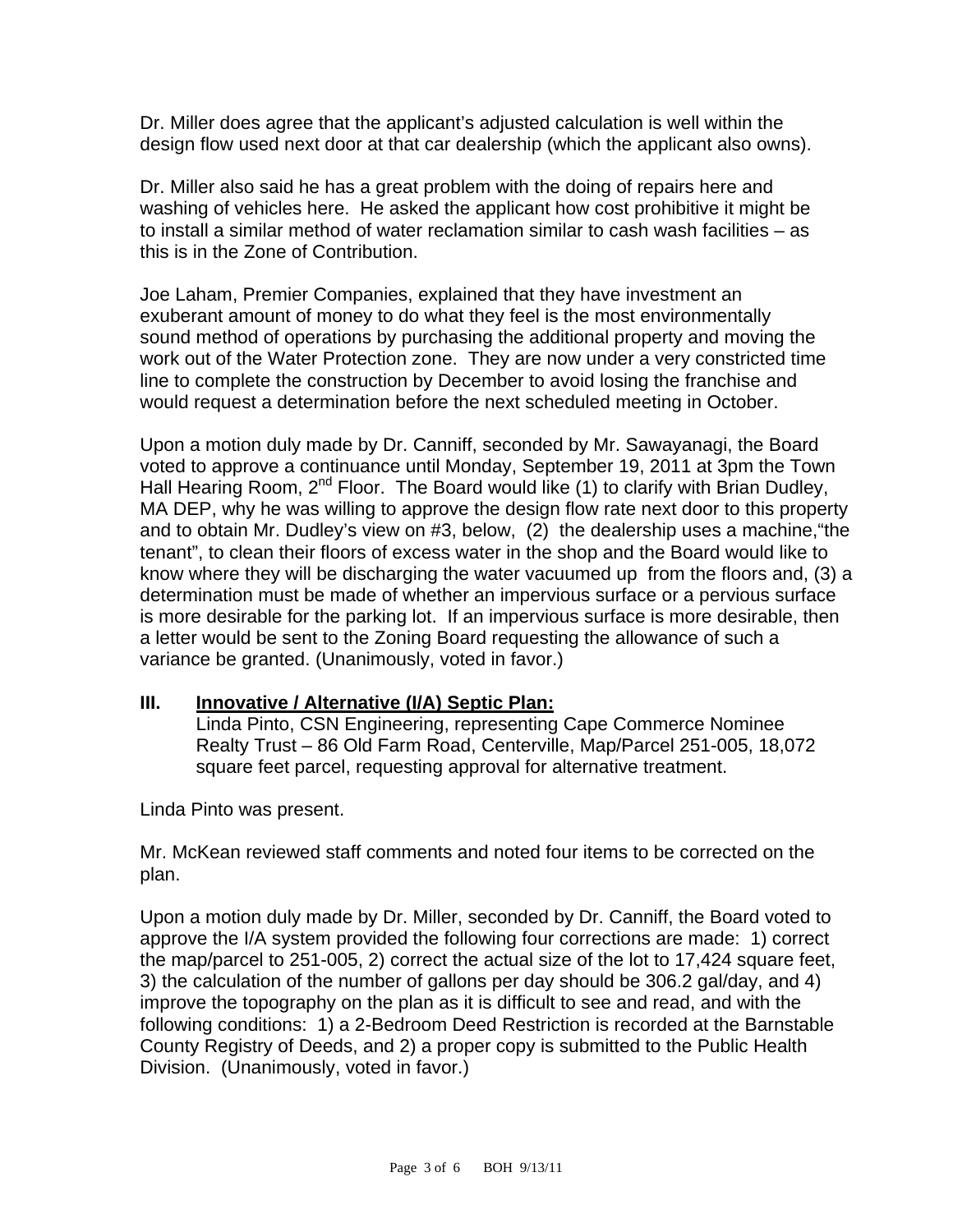## **IV. Variance – Food (New):**

A. Rodney Desimone, owner, TJ's Deli Sub's – 1070 Iyannough Road, Hyannis, Map/Parcel 295-019-X01 + X02, grease trap variance.

Rodney said they can not afford to put in an in-ground grease trap. They would have to walk away from the property.

Dr. Canniff feels it is courteous to pass this by the DPW to see if they are comfortable with the grease trap situation.

There are two toilet facilities (male + female, handicap accessible). Next Monday, they have a Licensing Hearing to determine the seating. However, they are hoping to open this weekend without any seating – until Licensing has made that approval.

Dr. Miller said he too feels it would be proper to pass it by the DPW as well. Mr. McKean explained that DPW at this time has not yet created a regulation allowing them to take on the work of approving grease traps. Once they do that, the Board of Health can, then, process the removal of their authority on the grease trap variances.

Upon a motion duly made by Dr. Canniff, seconded by Mr. Sawayanagi, the Board voted to approve the grease trap variance for the submitted menu with the condition that DPW is in agreement with the grease trap variance. (Unanimously, voted in favor).

 Mr. McKean will obtain an answer as quickly as possible as the owner is trying to open for the weekend. (The owner would be limited to "no seating" until he is approved at his Licensing Hearing next Monday.)

Later: Mr. McKean spoke to Roger Parsons, DPW, and he stated he is comfortable with this grease trap variance.

B. Sam Mazzeo, Palio Pizzeria – 441 Main Street, Hyannis, Map/Parcel 308-080, grease trap variance with increased seating capacity.

Paul Mazzeo attended the meeting. The "to go" counter has six seats and is 18" deep. This would bring the total count to 88 seats. Mr. Mazzeo stated that they currently have an in-ground 1,000 gallon grease trap. They do not have a fryolator, they bake all their uncooked foods, except the soup which they boil and they use all plastic and paper for serving their foods.

The normal calculation for seating with the current grease trap(s) would be 67 seats. The Board has the ability to increase it by 25%, bringing it up to 84 seats.

Upon a motion duly made by Dr. Miller, seconded by Dr. Canniff, the Board approved the seating of 84 seats and offered the owner the option of either: (1)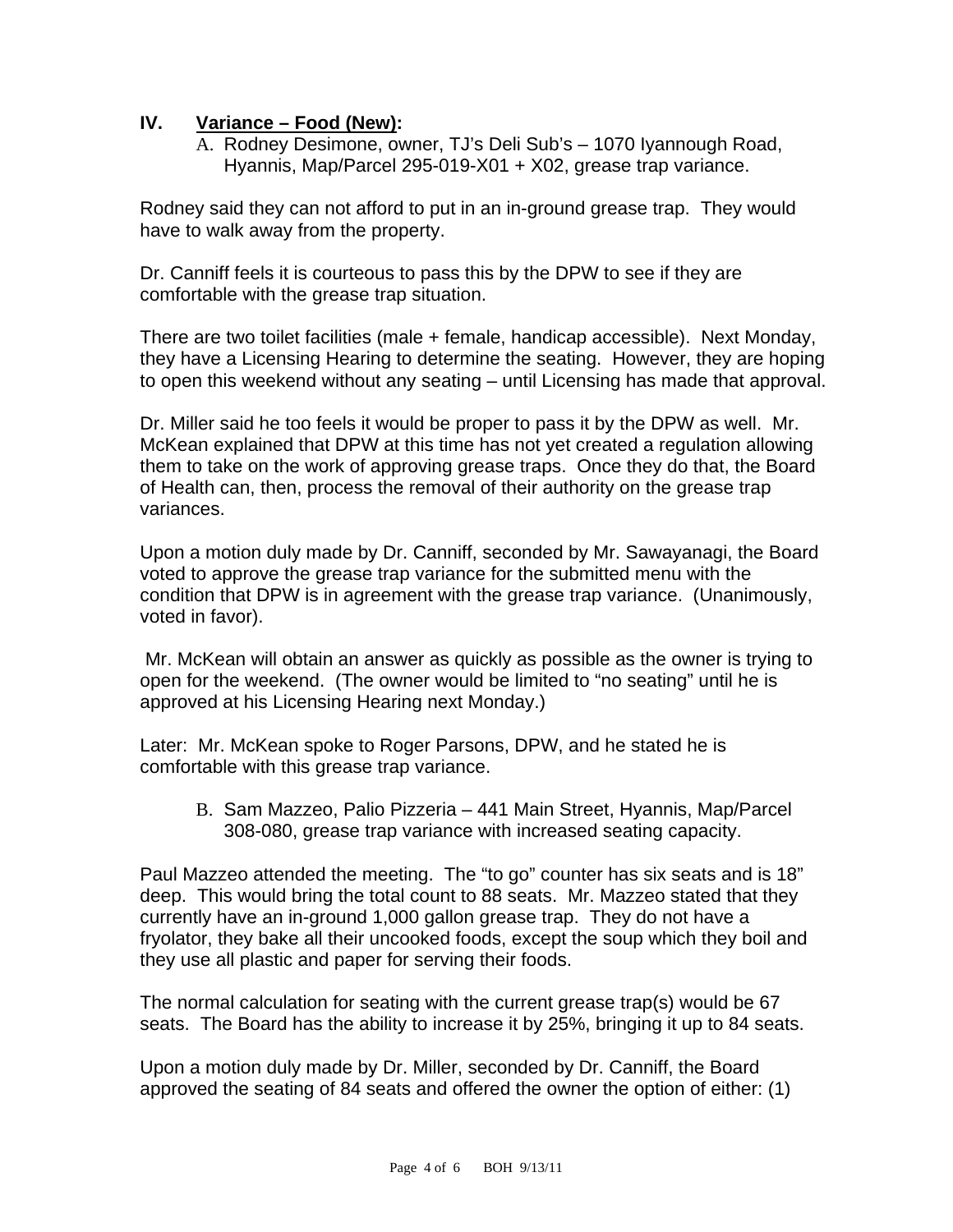including the counter as 6 of the seats or, (2) the counter / "waiting" area will be used for waiting only – no food consumption there and no seating there. (Unanimously, voted in favor.)

# **V. Old / New Business:**

A. 45 Straightway, Hyannis – inspection report.

A third inspection report was done and passed. The original inspection was done by a bank in 2008 and failed. This owner disputed it, did a second inspection in Sep. 2010 which passed, and on August 28, 2011, the owner had the third inspection done which passed and he also had pictures taken. He has lived there for three years and only pumped it once, and has not had any problems with it.

Upon a motion duly made by Dr. Miller, seconded by Dr. Caniff, the Board voted to approve the acceptance of the inspection of the septic system as a pass (after 1 fail and 2 passes), the inspections will be viewed as passed. (Unanimously, voted in favor.)

Mr. McKean asked that the Board recognize as a standard for the future, when there is conflicting inspection reports, a total of three inspections will be performed; the third preferably to be done by an engineer and if two are passing the Board will vote on the acceptance of a passing determination. The Board agreed that this method can be used as the general protocol but it will not be written as a code, each situation will be viewed individually.

B. 94 Holly Point Road, Centerville – extension of septic replacement expiring September 15, 2011 – status: signatures on deed restriction are being gathered as a number of owners are abroad. Septic has been installed.

The Health Division is withholding the Certificate of Compliance until the Deed Restriction is submitted.

Dr. Canniff wanted to say that Strawberry Hill Condominiums are working on their project. In 2006, the Board spoke with Ed Pesce to have the inspection done. It had been done and passed a number of times. The most recent inspection at the condo complex was in July 2011.

In March 2006, the Board had requested the units 1-7 be tested every year and this has not been followed. The file is showing that the condo association is also not keeping up with the inspections every three years required for the other buildings.

Dr. Miller suggested the file be reviewed and the Board will determine whether they would like to invite the condo association to a meeting.

Voted to adjourn the meeting 5:00 pm.